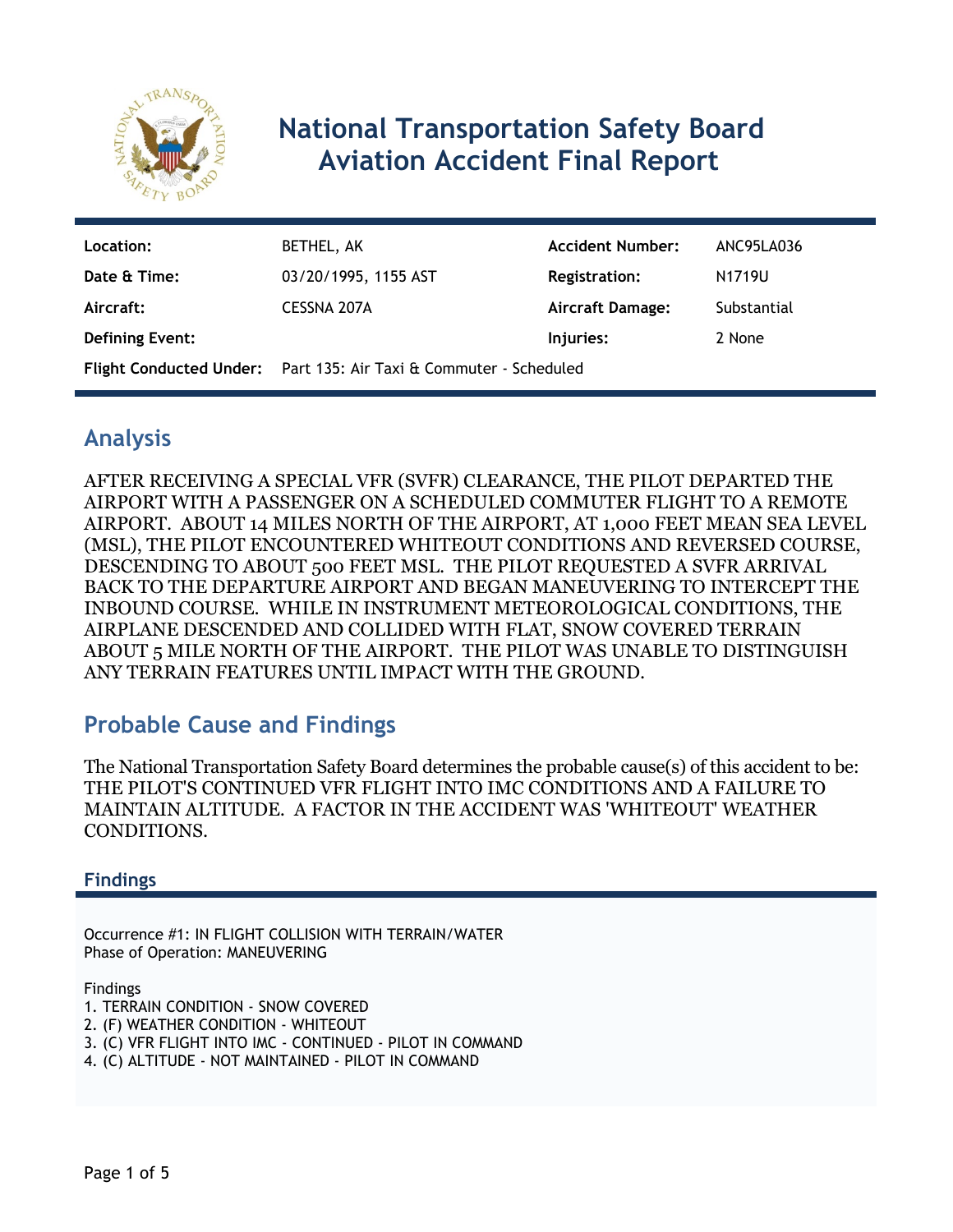# **Factual Information**

 On March 20, 1995, about 1155 hours Alaska standard time, a Cessna 207A, N1719U, collided with terrain while maneuvering about 5 miles north of Bethel, Alaska. The airplane was being operated as a visual flight rules (VFR) scheduled commuter flight to Kalskag, Alaska, under Title 14 CFR Part 135 when the accident occurred. The airplane, operated as flight number 750 by Yute Air Alaska Inc., Anchorage, Alaska, sustained substantial damage.

The certificated commercial pilot and one passenger were not injured. Instrument meteorological conditions prevailed in the area of the accident. A company VFR flight plan was filed. The flight originated at Bethel Airport about 1130 hours.

The operator reported that when the flight departed, the pilot requested and was granted a Special VFR (SVFR) departure from the Bethel Air Traffic Control Zone. The pilot was initially flying about 1,000 feet mean sea level about 14 miles north of the airport when he encountered blowing snow and zero visibility. The pilot turned around and descended to about 500 feet and requested a SVFR arrival back to Bethel. While the pilot was maneuvering to intercept the 055 degree radial of the Bethel VOR, the airplane descended into flat snow covered terrain and received damage to the landing gear, wings, and fuselage.

The 1151 hours special weather observation from Bethel indicated in part: Sky partially obscured, measured ceiling 1,000 feet broken, 2,000 feet overcast; visibility, 2 1/2 miles in blowing snow; temperature, 5 degree F; dew point, -2 degree F; wind, 280 degrees at 20 knots; altimeter, 30.19 inHg; remarks, blowing snow covering 4/10 of the sky, visibility 2 miles variable to 4 miles, tower visibility 3 miles, overcast layer is partially thin. Section 524, Cold Weather Operations, of the operator's operations manual, flight operational procedures, states in part:

"F. Enroute, 1. Weather conditions vary considerably in cold climates. Snow showers and whiteouts are to be expected. When penetration is made of a snow shower, a pilot should be prepared to refer to the instruments as visibility may be quickly lost. 2. Another hazard which has claimed as its victims some very competent pilots, is a 'whiteout'. This condition is illusive and can occur under a high ceiling where the sun filters through and bounces off the snow covered terrain. The result is a loss of visual cues and one feels as if he were flying in a 'milk bottle'. The pilot should rely on his instruments rather than usual references when these conditions are encountered."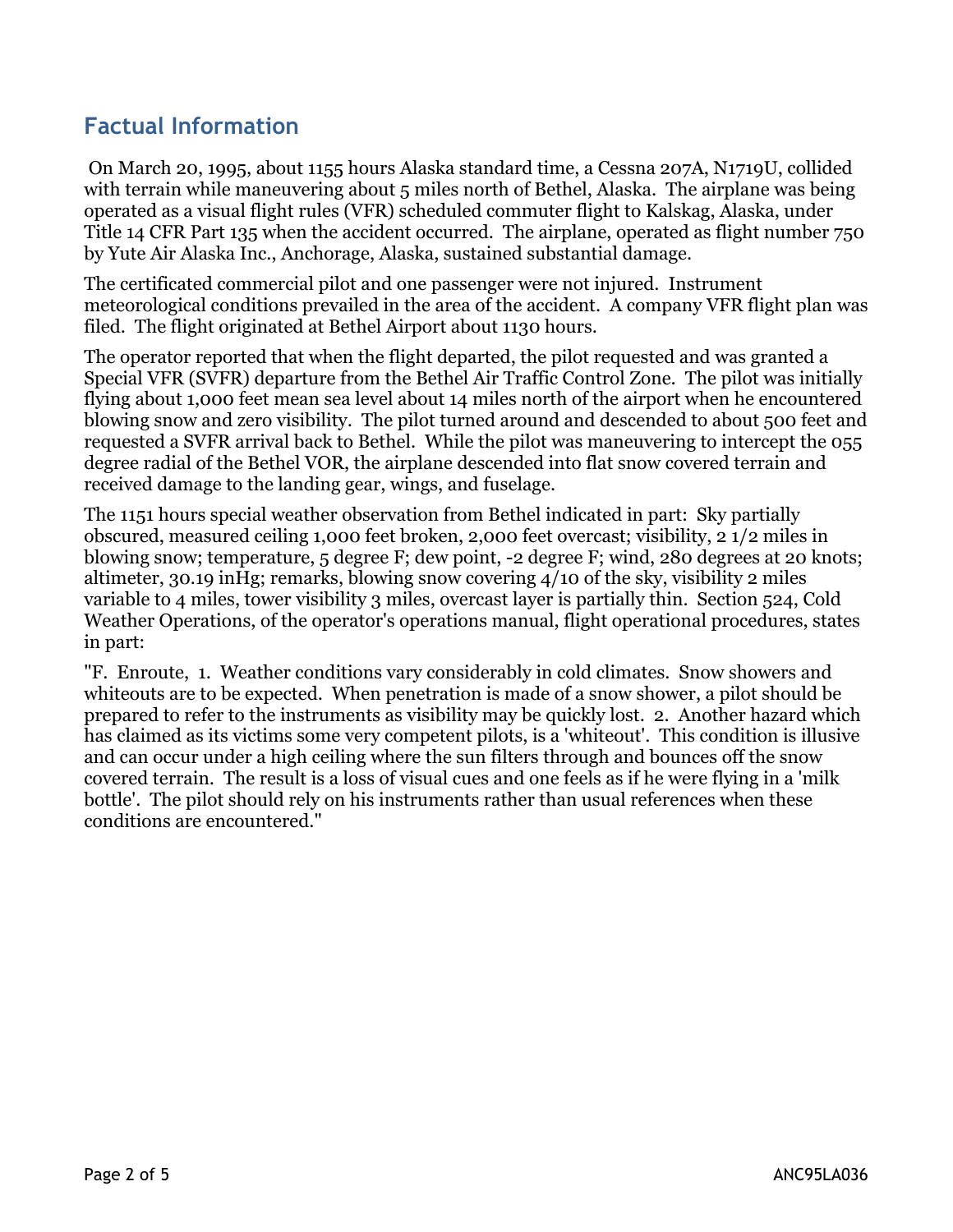### **Pilot Information**

| Certificate:                     | Flight Instructor; Commercial                                                                                                                                                                                                                    | Age:                         | 40, Male                      |  |
|----------------------------------|--------------------------------------------------------------------------------------------------------------------------------------------------------------------------------------------------------------------------------------------------|------------------------------|-------------------------------|--|
| Airplane Rating(s):              | Multi-engine Land; Single-engine<br>Land                                                                                                                                                                                                         | Seat Occupied:               | Left                          |  |
| <b>Other Aircraft Rating(s):</b> | Gyroplane; Helicopter                                                                                                                                                                                                                            | <b>Restraint Used:</b>       | Seatbelt, Shoulder<br>harness |  |
| Instrument Rating(s):            | Airplane                                                                                                                                                                                                                                         | <b>Second Pilot Present:</b> | No                            |  |
| Instructor Rating(s):            | Airplane Single-engine; Helicopter                                                                                                                                                                                                               | <b>Toxicology Performed:</b> | No.                           |  |
| <b>Medical Certification:</b>    | Class 2 Valid Medical--w/<br>12/29/1994<br>Last FAA Medical Exam:<br>waivers/lim.                                                                                                                                                                |                              |                               |  |
| <b>Occupational Pilot:</b>       | Last Flight Review or Equivalent:                                                                                                                                                                                                                |                              |                               |  |
| <b>Flight Time:</b>              | 1434 hours (Total, all aircraft), 158 hours (Total, this make and model), 1245 hours (Pilot In<br>Command, all aircraft), 92 hours (Last 90 days, all aircraft), 19 hours (Last 30 days, all<br>aircraft), 4 hours (Last 24 hours, all aircraft) |                              |                               |  |

# **Aircraft and Owner/Operator Information**

| Aircraft Make:                    | <b>CESSNA</b>                                             | <b>Registration:</b>                     | N1719U                     |
|-----------------------------------|-----------------------------------------------------------|------------------------------------------|----------------------------|
| Model/Series:                     | 207A 207A                                                 | <b>Aircraft Category:</b>                | Airplane                   |
| <b>Year of Manufacture:</b>       |                                                           | <b>Amateur Built:</b>                    | No                         |
| Airworthiness Certificate:        | Normal                                                    | Serial Number:                           | 20700319                   |
| Landing Gear Type:                | Tricycle                                                  | Seats:                                   | 8                          |
| Date/Type of Last Inspection:     | 02/12/1995, 100 Hour                                      | <b>Certified Max Gross Wt.:</b>          | 3800 lbs                   |
| Time Since Last Inspection:       | 78 Hours                                                  | Engines:                                 | 1 Reciprocating            |
| Airframe Total Time:              | <b>11868 Hours</b>                                        | <b>Engine Manufacturer:</b>              | <b>CONTINENTAL</b>         |
| ELT:                              | Installed, activated, did not<br>aid in locating accident | <b>Engine Model/Series:</b>              | $IO - 520 - F$             |
| <b>Registered Owner:</b>          | YUTE AIR ALASKA INC.                                      | <b>Rated Power:</b>                      | 300 hp                     |
| Operator:                         | YUTE AIR ALASKA INC.                                      | <b>Operating Certificate(s)</b><br>Held: | Commuter Air Carrier (135) |
| <b>Operator Does Business As:</b> |                                                           | <b>Operator Designator Code:</b>         | YAAA                       |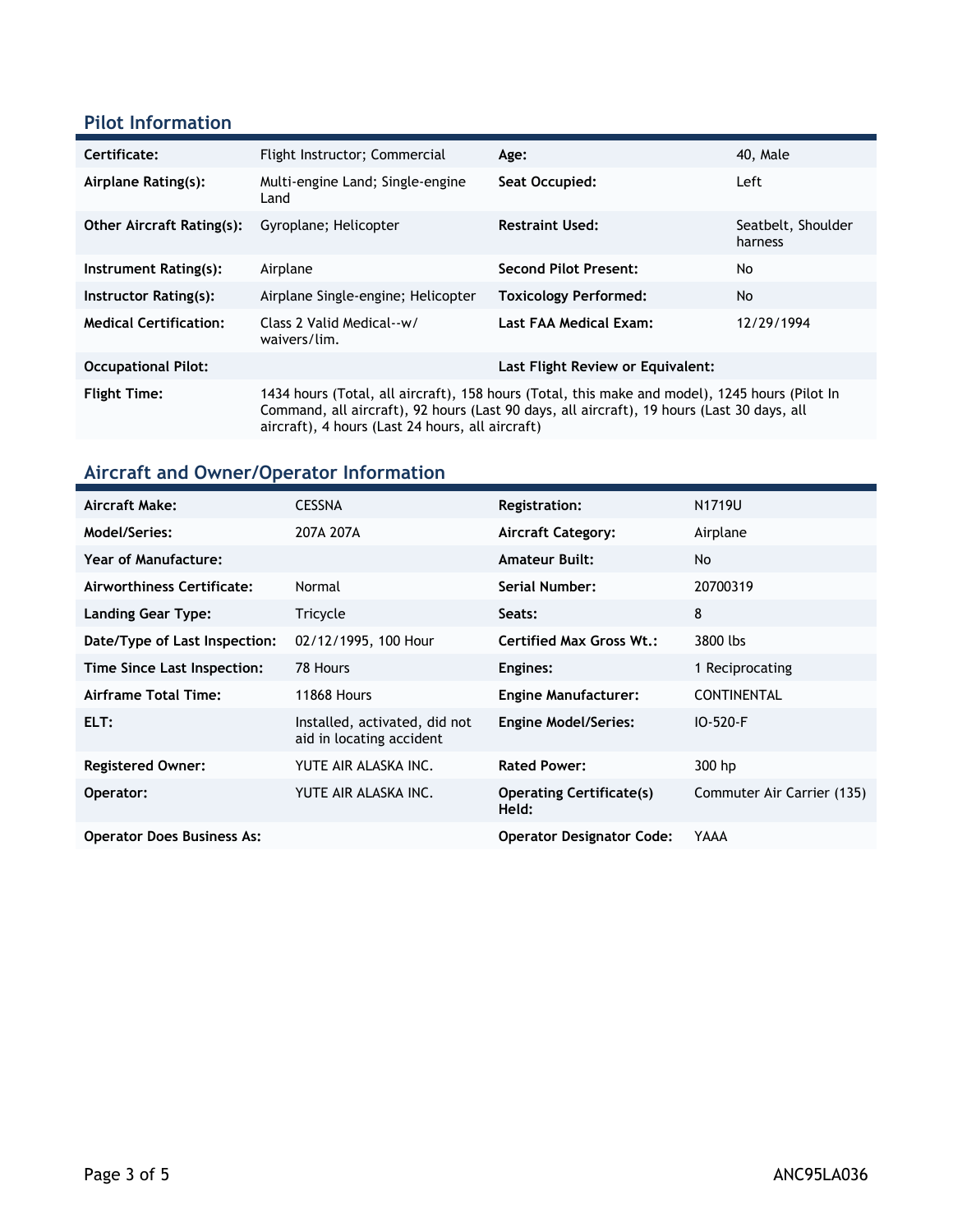### **Meteorological Information and Flight Plan**

| <b>Conditions at Accident Site:</b>     | Instrument Conditions                | <b>Condition of Light:</b>                     | Day                             |
|-----------------------------------------|--------------------------------------|------------------------------------------------|---------------------------------|
| <b>Observation Facility, Elevation:</b> | BET, 123 ft msl                      | Distance from Accident Site:                   | 5 Nautical Miles                |
| <b>Observation Time:</b>                | 1151 AST                             | Direction from Accident Site:                  | $187^\circ$                     |
| <b>Lowest Cloud Condition:</b>          | Partial Obscuration / 1000<br>ft agl | Visibility                                     | 2 Miles                         |
| Lowest Ceiling:                         | Broken / 1000 ft agl                 | Visibility (RVR):                              | $0$ ft                          |
| Wind Speed/Gusts:                       | 20 knots /                           | <b>Turbulence Type</b><br>Forecast/Actual:     |                                 |
| <b>Wind Direction:</b>                  | $280^\circ$                          | <b>Turbulence Severity</b><br>Forecast/Actual: |                                 |
| <b>Altimeter Setting:</b>               | 30 inches Hg                         | <b>Temperature/Dew Point:</b>                  | $-15\degree$ C / $-18\degree$ C |
| <b>Precipitation and Obscuration:</b>   |                                      |                                                |                                 |
| <b>Departure Point:</b>                 |                                      | Type of Flight Plan Filed:                     | Company VFR                     |
| Destination:                            | KALSKAG, AK (KLG)                    | <b>Type of Clearance:</b>                      | Special VFR                     |
| <b>Departure Time:</b>                  | 1130 AST                             | Type of Airspace:                              | Class C                         |

#### **Airport Information**

| Airport:             | BETHEL (BET) | <b>Runway Surface Type:</b>      |      |
|----------------------|--------------|----------------------------------|------|
| Airport Elevation:   |              | <b>Runway Surface Condition:</b> |      |
| Runway Used:         |              | IFR Approach:                    | None |
| Runway Length/Width: |              | VFR Approach/Landing:            | None |

### **Wreckage and Impact Information**

| Crew Injuries:          | 1 None | Aircraft Damage:           | Substantial |
|-------------------------|--------|----------------------------|-------------|
| Passenger Injuries:     | None   | <b>Aircraft Fire:</b>      | None        |
| <b>Ground Injuries:</b> | N/A    | <b>Aircraft Explosion:</b> | None        |
| Total Injuries:         | 2 None | Latitude, Longitude:       |             |

#### **Administrative Information**

| Investigator In Charge (IIC):            | <b>SCOTT</b> | R ERICKSON                                                                                                                                                                                                                                                                                                                                         | <b>Report Date:</b> | 06/29/1995 |
|------------------------------------------|--------------|----------------------------------------------------------------------------------------------------------------------------------------------------------------------------------------------------------------------------------------------------------------------------------------------------------------------------------------------------|---------------------|------------|
| <b>Additional Participating Persons:</b> |              | THOMAS ELDRIDGE; ANCHORAGE, AK                                                                                                                                                                                                                                                                                                                     |                     |            |
| <b>Publish Date:</b>                     |              |                                                                                                                                                                                                                                                                                                                                                    |                     |            |
| <b>Investigation Docket:</b>             |              | NTSB accident and incident dockets serve as permanent archival information for the NTSB's<br>investigations. Dockets released prior to June 1, 2009 are publicly available from the NTSB's<br>Record Management Division at pubing@ntsb.gov, or at 800-877-6799. Dockets released after<br>this date are available at http://dms.ntsb.gov/pubdms/. |                     |            |